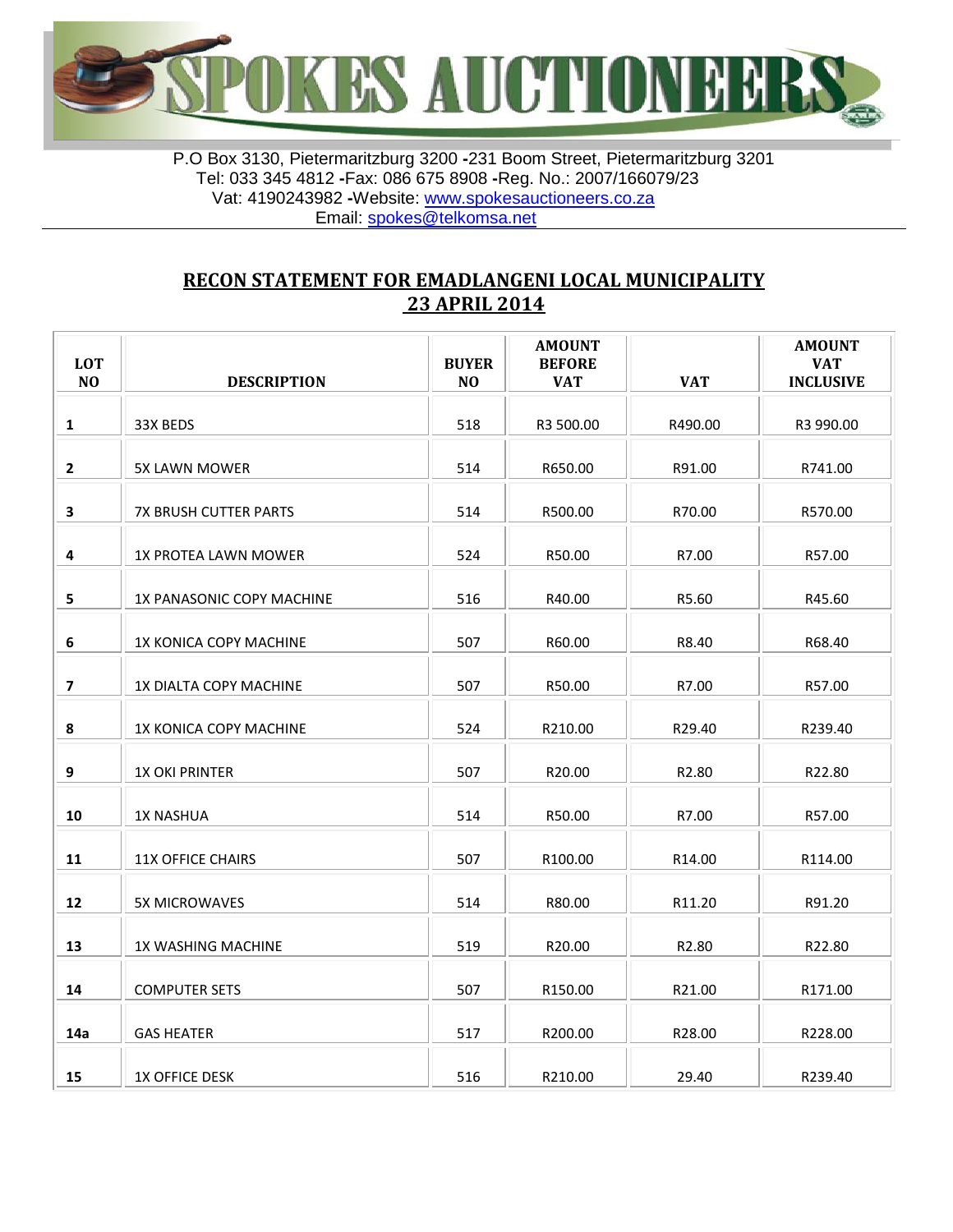| 16 | WASHING MACHINE                         | 519 | R30.00     | R4.20      | R34.20                 |
|----|-----------------------------------------|-----|------------|------------|------------------------|
| 17 | <b>1X OFFICE CABINET</b>                | 517 | R150.00    | R21.00     | R171.00                |
| 18 | <b>CLASS CABINETS</b>                   | 517 | R200.00    | R28.00     | R228.00                |
| 19 | TATA TRUCK 713S-2006 - NUT 2333         | 522 | R47 000.00 | R6 580.00  | R53 580.00             |
| 20 | <b>INTERNATIONAL TRACTOR - NUT 4374</b> | 507 | R23 000.00 | R3 220.00  | R26 220.00             |
| 21 | MERCEDES BENZ TRUCK - NUT 1512          | 522 | R82 000.00 | R11 480.00 | R93 480.00             |
| 22 | FORD TRUCK - NUT 2335                   | 519 | R16 000.00 | R2 240.00  | R18 240.00             |
| 23 | TIPPER TRUCK - SLN551GP                 | 519 | R16 000.00 | R2 240.00  | R18 240.00             |
| 24 | WATER TANK - NUT 1439                   | 519 | R8 000.00  | R1 120.00  | R9 120.00              |
| 25 | BEDFORD FIRE FIGHTER - NUT 2502         | 519 | R12 000.00 | R1 680.00  | R <sub>13</sub> 680.00 |
|    |                                         |     |            |            |                        |
| 26 | NISSAN HARDBODY - NUT 1211              | 511 | R26 000.00 | R3 640.00  | R29 640.00             |
| 27 | FORD METEOR - NUT 3408                  | 525 | R11 000.00 | R1 540.00  | R12 540.00             |
| 28 | NISSAN 1800 LDV - NUT 3346              | 525 | R10 000.00 | R1 400.00  | R11 400.00             |
| 29 | NISSAN 1800 LDV - NUT 3040              | 514 | R15 000.00 | R2 100.00  | R17 100.00             |
| 30 | CHEV AVEO - NUT 2380                    | 525 | R23 000.00 | R3 220.00  | R26 220.00             |
| 31 | <b>TOYOTA LANDCRUISER - NUT 247</b>     | 519 | R9 000.00  | R1 260.00  | R <sub>10</sub> 260.00 |
| 32 | FORD TRACTOR 5000-NUT 2324              | 529 | R25 000.00 | R3 500.00  | R28 500.00             |
| 33 | <b>FORD 5000 TRACTOR - NUT 2815</b>     | 529 | R27 000.00 | R3 780.00  | R30 780.00             |
| 34 | MISTUBISHI COLT - NUT 4188              | 786 | R10 000.00 | R1 400.00  | R11 400.00             |
| 35 | NISSAN 1400 LDV - NUT 323               | 515 | R11000.00  | R1 540.00  | R12 540.00             |
| 36 | <b>TOYOTA LANDCRUISER NUT 902</b>       | 519 | R23 000.00 | R3 220.00  | R26 220.00             |
| 37 | NISSAN TRUCK CM10 - NUT 1754            | 522 | R53 000.00 | R7420.00   | R60 420.00             |
| 38 | DRESSER T500A GRADER - NUT 1513         | 519 | R96 000.00 | R13 440.00 | R109 440.00            |
| 39 | <b>AIR CONDITIONER</b>                  | 524 | R750.00    | R105.00    | R855.00                |